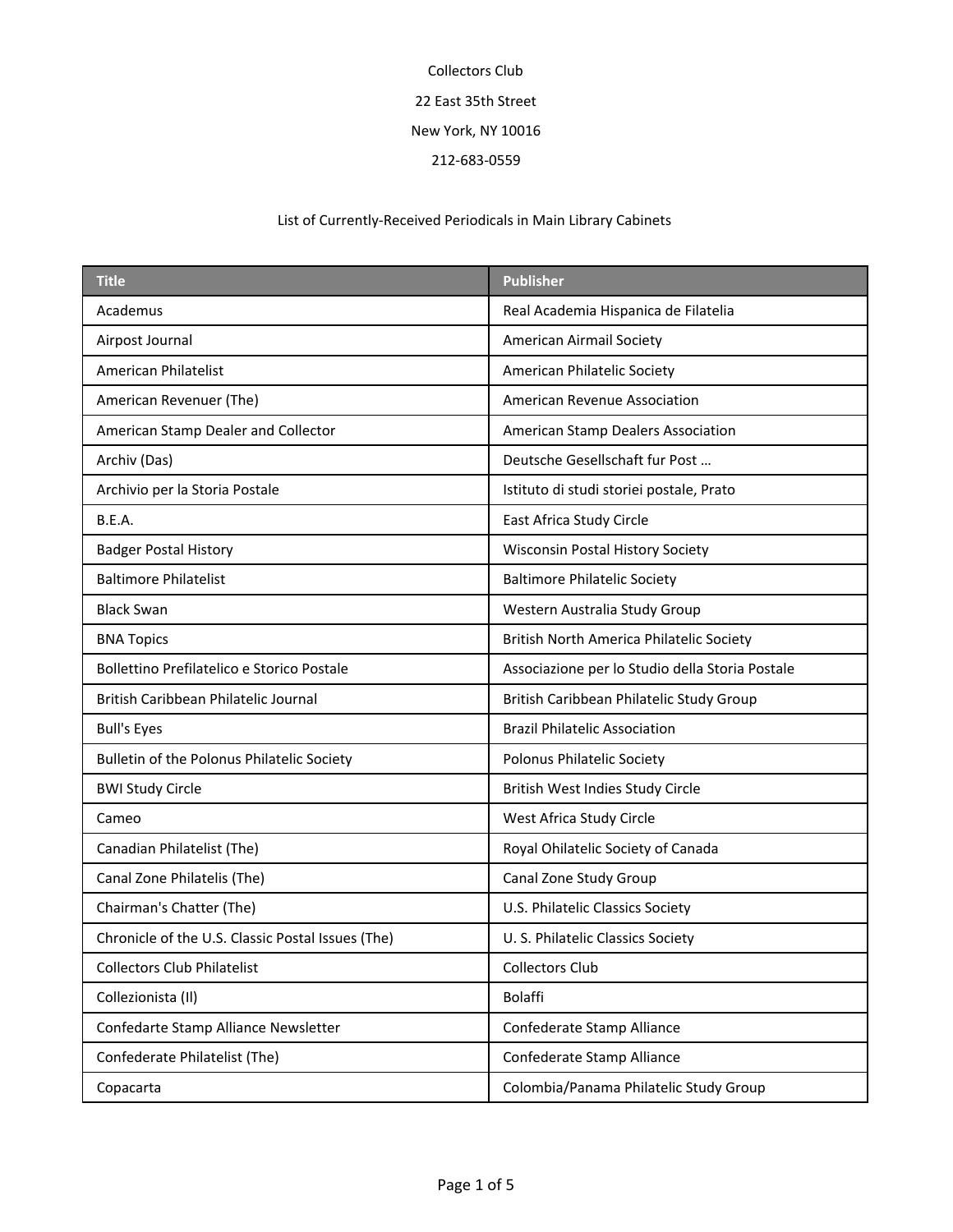| <b>Title</b>                          | <b>Publisher</b>                                  |
|---------------------------------------|---------------------------------------------------|
| Cuban Philatelist (The)               | Cuban Philatelic Society of America               |
| Cyprus Circular Post (The)            | Cyprus Study Circle                               |
| Cyprus Study Circle Study Papers      | Cyprus Study Circle                               |
| Czechoslovak Specialist (The)         | Society for Czechoslovak Philately                |
| Czechout                              | Czechoslovak Philatelic Society of Great Britain  |
| <b>DASV Rundbrief</b>                 | Deutscher Altbriefsammler-Verein                  |
| Deutsche Briefmarken Zeitung          | Verbandes Philatelistischer Arbeitgemeinschaften  |
| Documents Philateliques               | Academie de Philatelie                            |
| Enophilatelica                        | Wine on Stamps Study Unit                         |
| EnRoute                               | <b>National Postal Museum</b>                     |
| <b>ESPHS Bulletin</b>                 | <b>Empire State Postal History Society</b>        |
| Excelsior                             | <b>Empire State Postal history Society</b>        |
| Feuilles Marcophiles (Les)            | Union Marcophile pour Etude de L'Histoire Postale |
| fil-Italia                            | Italy & Colonies Study Circle                     |
| Filatelia                             | Federatiei Filatelice Romane                      |
| Filatelia Brasileira (A)              | Federacao dos Filatelista do Brasil               |
| Filatelie                             | Stichting Ned3erlandsch Maandblad voor Philatelie |
| <b>First Days</b>                     | American First Day Cover Society                  |
| Flash                                 | Federation Internationale de Philatelie           |
| Forces Postal History Society Journal | <b>Force Postal History Society</b>               |
| France & Colonies Philatelist         | France and Colonies Philatelic Society            |
| GB Journal (The)                      | <b>Great Britain Philatelic Society</b>           |
| GB Perfin Society Bulletin            | <b>Great Britain Perfin Society</b>               |
| <b>GBCC Chronicle (The)</b>           | <b>Great Britain Collectors Club</b>              |
| <b>GBPS Newsletter</b>                | <b>Great Britain Philatelic Society</b>           |
| German Postal Specialist (The)        | <b>Germany Philatelic Society</b>                 |
| Germania                              | Germany & Colonies Philatelic Society             |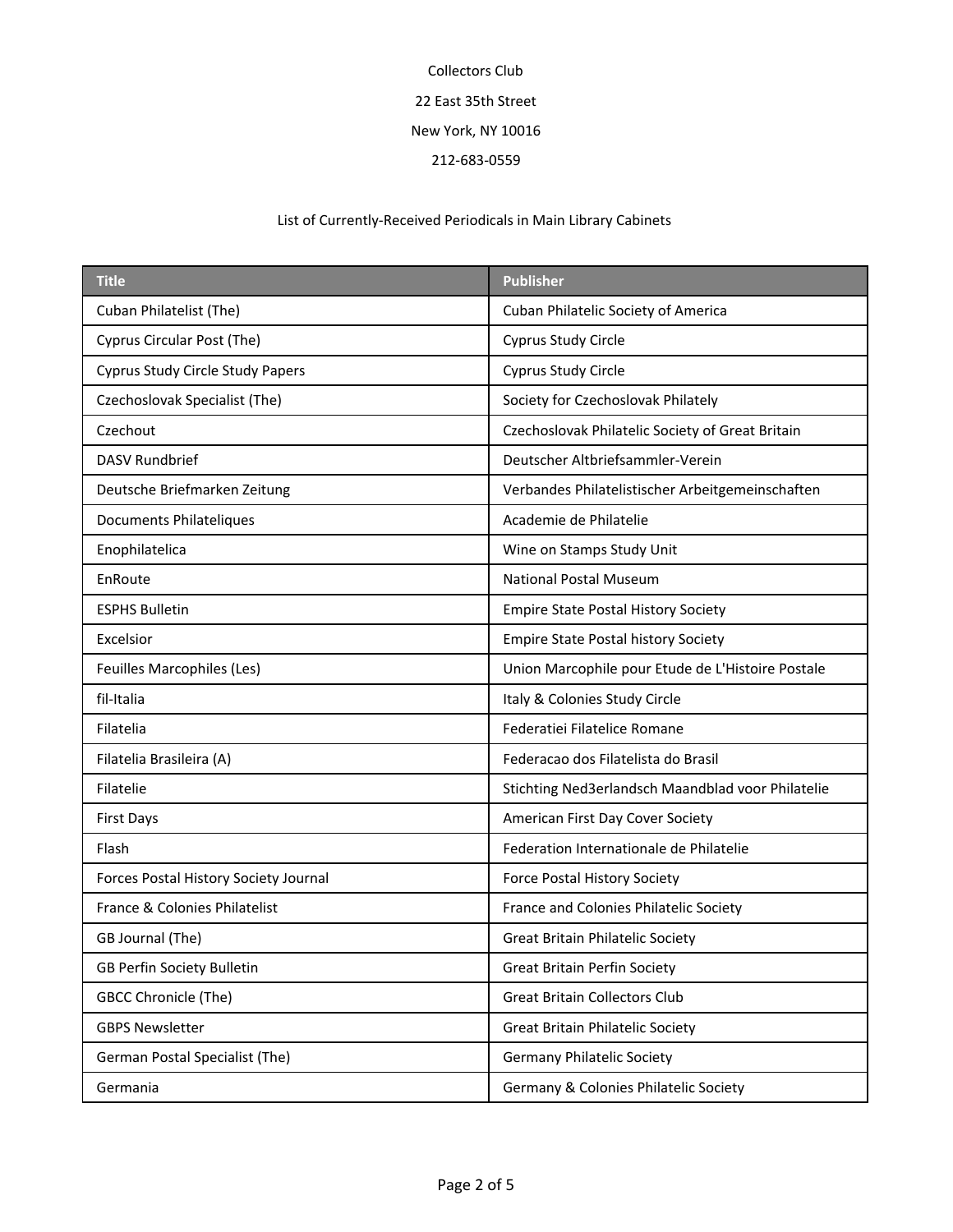| <b>Title</b>                                              | <b>Publisher</b>                                     |
|-----------------------------------------------------------|------------------------------------------------------|
| <b>Gibbons Stamp Monthly</b>                              | Stanlye Gibbons Ltd                                  |
| Haiti Philately                                           | Haiti Philatelilc Society                            |
| Hawaiian Philatelic Society                               | Hawaiian Philatelic Society                          |
| Hellenic P.S. of G.B. Newsletter                          | Hellenic Philatelic Society of Great Britain         |
| Hong Kong Study Circle Journal                            | Hong Kong Study Circle                               |
| Hong Kong Study Circle Newsletter                         | Hong Kong Study Circle                               |
| Ice Cap News                                              | American Society of Polar Philatelists               |
| Illinois Postal Historian                                 | Illinois Postal history Society                      |
| India Post                                                | India Study Circle for Philately                     |
| Informer (The)                                            | Society of Australasian Specialists/Oceania          |
| <b>Irish Philately</b>                                    | Irish Philatelic Circle                              |
| Israel Philatelist (The)                                  | Society of Israel Philatelists                       |
| Japanese Philately                                        | Internatioanl Society for Japanese Philately         |
| Journal of Chinese Philately                              | China Philartelic Society of London                  |
| Journal of Cuban Philately                                | International Cuban Philatelic Society               |
| Journal of Sports Philately                               | Sports philatelists International                    |
| Journal of the France & Colonies Philatelic Society (The) | Franc & Colonies Philatelic Society of Great Britain |
| Jugoposta                                                 | Yugoslavia Study Group                               |
| Kiwi (The)                                                | New Zealand Society of Great Britain                 |
| Korean Stamp Review                                       | Korea Post                                           |
| Linn's Stamp News                                         | <b>Amos Press</b>                                    |
| London Philatelist (The)                                  | Royal Philatelic Society (London)                    |
| Malaya Study Group Newsletter                             | Malaya Study Group                                   |
| Malayan Philatelist                                       | Malaya Study Group                                   |
| Masonic Philatelist (The)                                 | Masonic Stamp Clubof New York                        |
| Mekeel's & Stamps                                         | Philatelic Communications Corp.                      |
| Menelik's Journal                                         | <b>Ethipian Philatelic Society</b>                   |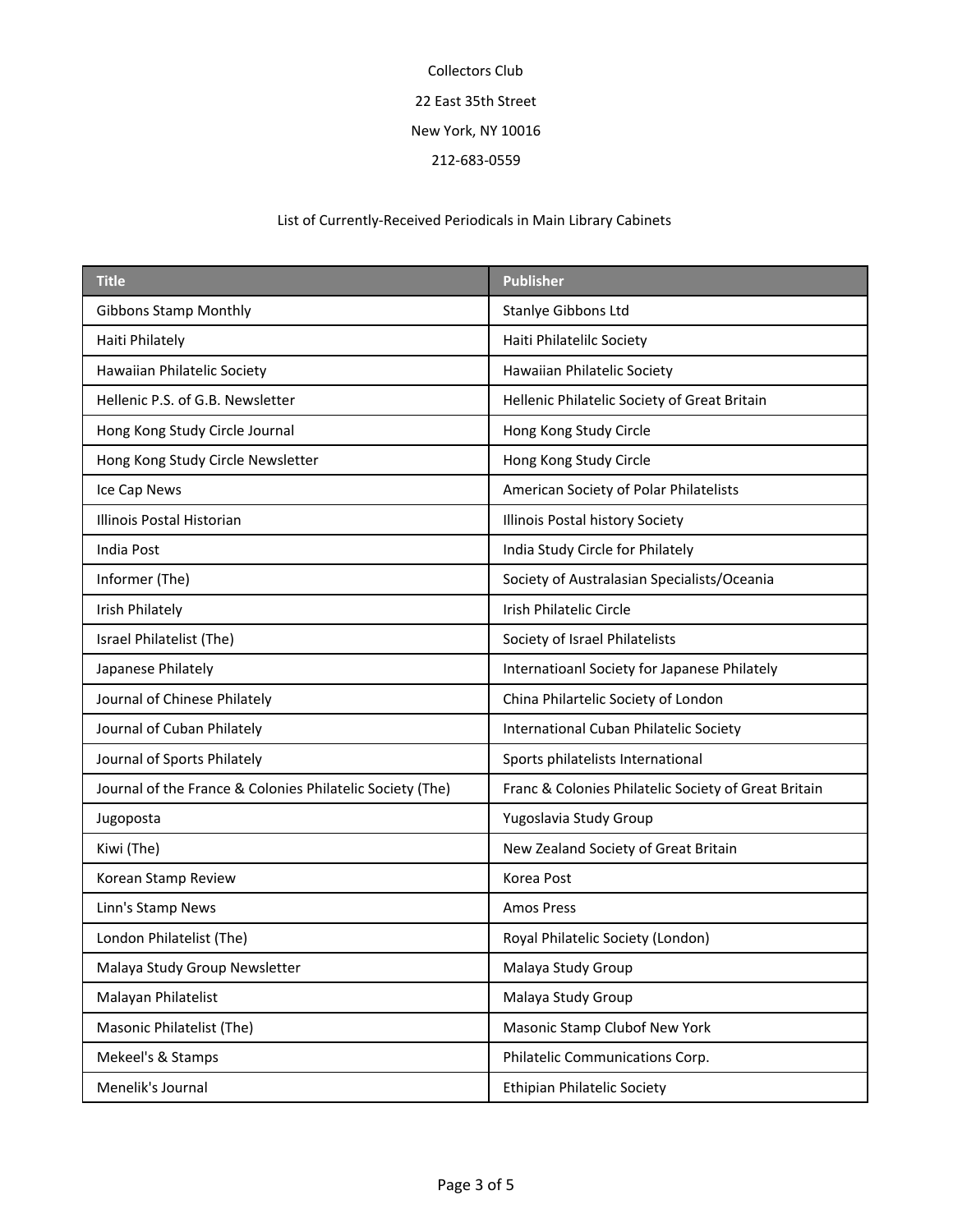| <b>Title</b>                             | <b>Publisher</b>                              |
|------------------------------------------|-----------------------------------------------|
| Mether Stamp Society Bulletin            | <b>Meter Stamp Society</b>                    |
| Mexicana                                 | Mexico-Elmhurst Pilatelic Society             |
| Military Postal History Society Bulletin | Military Postal History Society               |
| Netherlands Philately                    | American Society for Netherlands Philately    |
| New Cartophilatelist                     | Cartophilatelic Society                       |
| Nordisk Filatelistisk Tidsskrift         | Kjobenshavns Philatelist Klub                 |
| Norsk Filatellistisk Tidsskrift          | Norsk Filatelistforbund                       |
| Overprinter (The)                        | <b>GB Overprints Society</b>                  |
| Oxcart (The)                             | Society for Coasta Rica Collectors            |
| Pennsylvania Postal Historian            | Pennsylvania Postal History Society           |
| Penny Post (The)                         | Carriers and Locals Society                   |
| <b>Philatelic Bulletin</b>               | United Nations Postal Administration          |
| Philatelic Exhibitor (The)               | American Association of Philatelic Exhibitors |
| <b>Philatelic Literature Review</b>      | American Philatelic Research Library          |
| Philotelia                               | <b>Hellenic Philatelic Society</b>            |
| Possessions                              | United States Possessions Philatelic Society  |
| Posta (La)                               | La Posta Publications                         |
| Postal History                           | Postal History Society (UK)                   |
| Postal History Journal                   | Postal History Society (US)                   |
| Postal Stationery                        | <b>United Postal Stationery Society</b>       |
| Posthorn (The)                           | Scandinavian Collectors Club                  |
| Raflet Philatelic Magazine (The)         | Raflet Stamp Club                             |
| Relais                                   | Societe des Amis du Musee de La Poste         |
| Revealer (The)                           | Eire Philatelic Association                   |
| Revista F.A.E.F.                         | Federacion Argentina de Entidades Filatelicas |
| Rock (The)                               | Gibraltar Study Circle                        |
| Rossica                                  | Rossica Society of Russian Philately          |